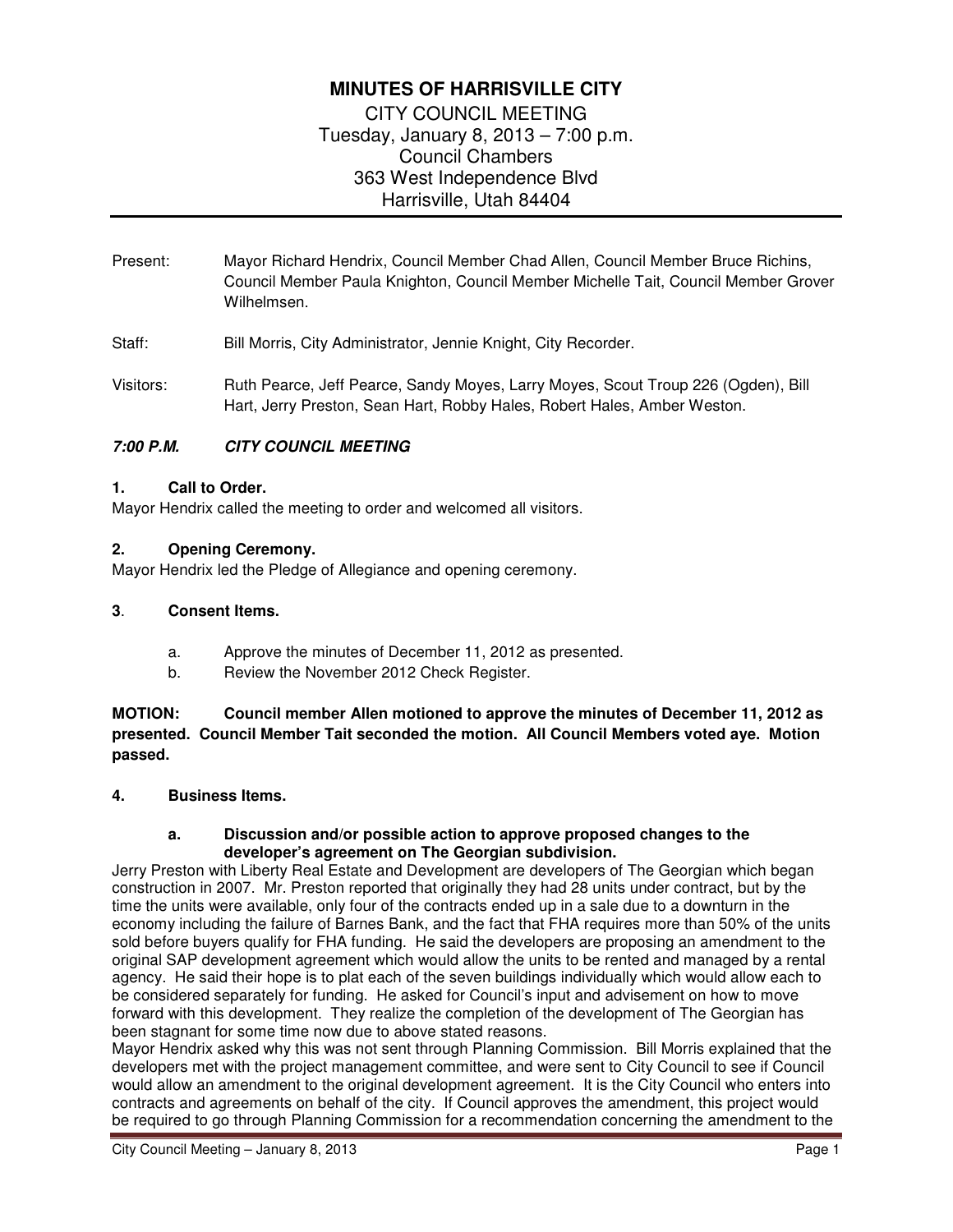site plan to re-phase The Georgian into seven phases rather than one. By re-phasing the project, they could sell the buildings individually. Bill Morris suggested that if the amendment to the development agreement is approved, Council may require the Good Landlord program be included. Council Member Knighton inquired as to the status of the Good Landlord Program. Bill Morris said he has a draft written, but the program requires a study be conducted to determine the disproportionate fee that would be included in the business license.

Council Member Wilhelmsen agreed re-phasing may be a good option to move the development forward. Mr. Preston said there is no guarantee that will happen but that is their intent. Mayor Hendrix expressed a desire to see the development move forward to completion. Mr. Preston said it is the nature of the investors to see the project through to the end. If they re-phase the project, he said they will build one building at a time and sell each individually. The amendment to the development agreement would allow them the flexibility to rent the units out with the possibility to sell them at a later date. The long term goal would be to have all units sold and owner occupied in two years. Having the buildings remain as apartment complexes is only the second option. He said they will know within a few months time whether this plan will take hold. Council Member Wilhelmsen asked for clarification that developers are just asking for permission to rent these units through the amended developer's agreement. Bill Morris said the amendment would provide a way for them to move forward without unrealistic expectations in a bad economy.

Mayor Hendrix asked Council for their thoughts and expressed his desire to clean up this area, noting that he is not necessarily looking forward to creating the complexes as rentals. Council Member Richins pointed out developers have limited control over people purchasing these units and renting them out themselves. Mr. Preston agreed that this is exactly what is currently happening. Council Member Richins asked if the resale value is maintained if the units are rented first and then sold. Mr. Preston responded that the units are highly maintained through the rental service and repainted and repaired after each tenant. Council Member Wilhelmsen asked if there is a conflict with one unit being owned and the next unit a rental. Mr. Preston said it is very owner specific, but in other areas where this is being done, the unit owners are usually members of the HOA and have influence through their participation. Bill Morris pointed out that after the amendment to the development agreement is made, it will allow for a mixture of owned and rented units and Council will not necessarily have control over what the percentage of rentals will be. Council Member Knighton pointed out the developer is already in violation of the current agreement with people owning units and renting them out. Mr. Preston agreed they are in violation. Bill Morris pointed out the reality is, there is no control over that. He said with the proper SAP development agreement in place, Council can authorize rental of the units.

Council Member Allen expressed his concern with this amendment unless Council adopts a Good Landlord Policy. Council Member Knighton expressed her concern with allowing all units to be rentable. Bill Morris said Council can make specifications in the agreement, but enforcement will be an issue. He said under current regulations of the SAP development agreement, the existing units are individually owned and should not be rented.

Council Member Knighton asked about police response statistics. Bill Morris said a neighboring city that has 76 units received 70 calls for service to their area. He pointed out a Good Landlord Policy would help control that. Mr. Preston reported they currently have 45 units, but not near that percentage of calls for service. Council Member Knighton reminded Council they have already been in violation for four years and Mr. Preston confirmed this. Mayor Hendrix urged Council to consider what is best for the city. Mr. Preston reported they have a successful management program for rentals in other areas.

Council Member Knighton asked how soon a Good Landlord Policy could be implemented. Bill Morris indicated much of the work has been done with exception to the study which would need to be conducted. He explained that once the policy is approved, it would be effective for all rentals within the city. He called attention to the fact that the current budget does not include this line item, and the funds for the study would likely have to come from the Capital Projects Fund.

Council Member Knighton asked if an audit could be conducted comparing property title names with utility billing names to be indicative of the rental units within the city. Bill Morris stated that staff has been conducting that audit.

Mr. Preston clarified that the owners of these units essentially only own the air space and interior walls of their unit. He said the HOA maintains the structures and outside of the buildings. Bill Morris urged Council to agree to a plan that can be managed in the future. Mr. Preston said he is at the mercy of the Council because he recognizes they are violating the current agreement. Council Member Knighton stated her desire to include a 50% owner, 50% renter policy. Council Member Allen said he would consider approving rental units if and when a Good Landlord Policy is in place. Council Member Knighton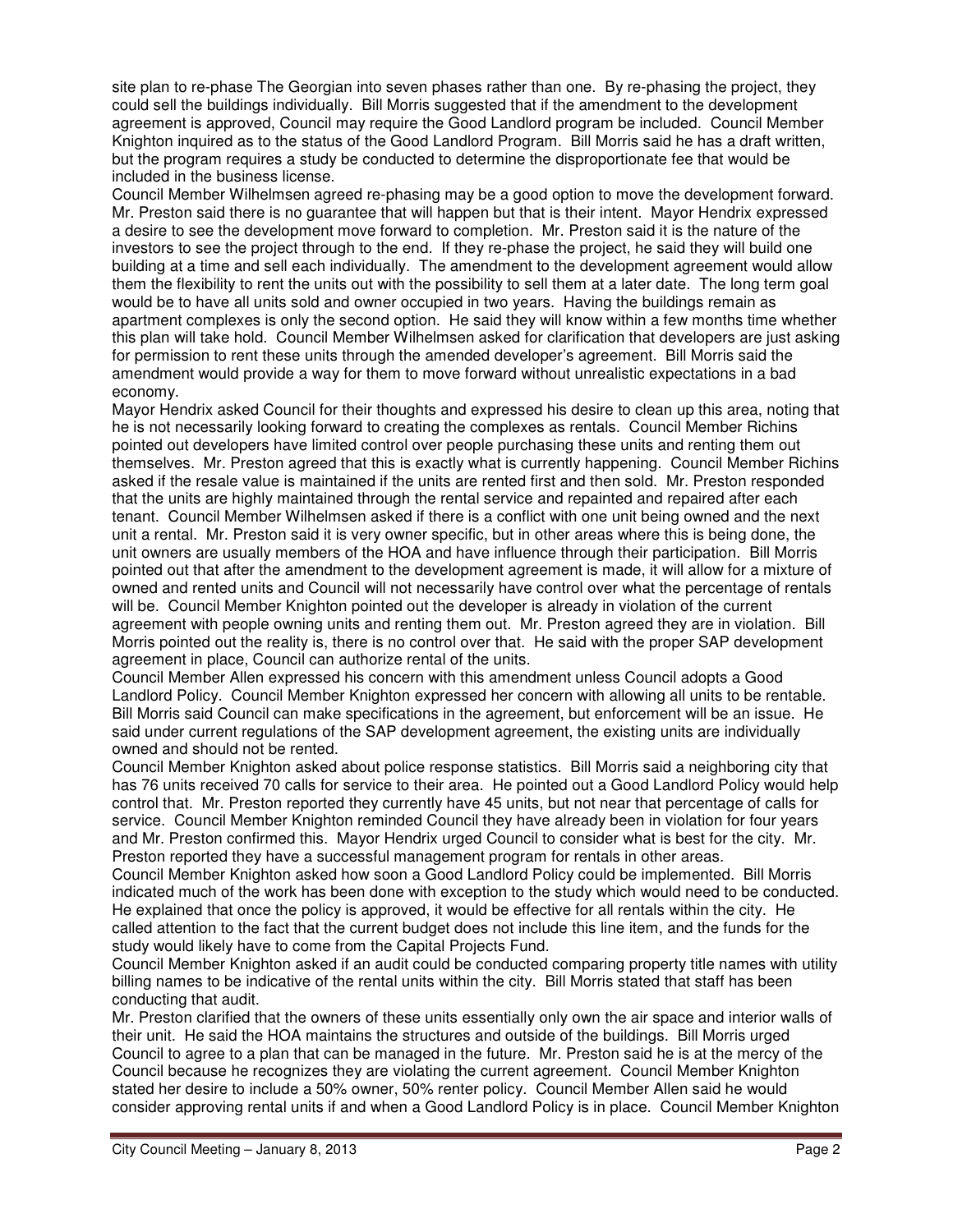suggested Council reach some kind of agreement to bring the developer into compliance now, and require compliance to the Good Landlord Policy once it is created.

Mr. Preston said they will have to re-phase the project to come into compliance as the project currently stands. Council Member Wilhelmsen inquired about the cost effectiveness if they re-phase the entire complex. Both Mr. Preston and Bill Morris indicated re-phasing would be happening in both scenarios. Mr. Preston acknowledged Council's desire to see as many units owner occupied as possible. He said they are willing to try to re-phase and control it as much as possible. He pointed out they will have HOA restrictions as well as the Good Landlord Policy once it is in place.

Council Member Knighton expressed her desire for some action due to the fact that they are not in compliance. Bill Morris said the city has been aware of the non-compliance but there is no remedy. He explained that the developer has endured substantial changes in circumstances that would be argued in their favor.

Mayor Hendrix suggested Bill Morris write up an amended developer's agreement allowing rental of the units and consideration of re-phasing from one phase to seven phases. He said the Good Landlord Policy can be treated as a separate issue. Mayor Hendrix confirmed he has been aware of the noncompliance for years, but admitted that the units are at least occupied through rentals. Council Member Knighton agreed that Bill Morris should write up an amended agreement and suggested it include a percentage of allowable rentals. Council Member Richins reminded Council that the requirements would only be on paper. Council Member Wilhelmsen agreed, but stated this would be a guideline, and would bring the developers into compliance. Bill Morris said as the current occupancy stands, it is 7% owner occupied.

Council Member Tait pointed out that Harrisville does not currently have a lot of rentals. Bill Morris confirmed there are not apartment complexes, but stated there are many individual residences being rented out. Council Member Richins said there are likely many more rentals within other SAP's that the city is unaware of.

Council Member Wilhelmsen expressed his support for Bill Morris to write up the amended agreement. Bill Morris said he can put something together to present for Council's approval. He said it sounds like the developer will move forward with re-phasing the development with appropriate approval from Council to rent units if needed.

#### **MOTION: Council Member Richins motioned to authorize staff to amend the current development agreement to allow for the re-phasing and rental of units, with the caveat that a Good Landlord Policy will be passed. Council Member Allen seconded the motion. All Council Members voted aye. Motion passed.**

## **b. Discussion and/or possible action to approve Weber County Sheriff's Animal Control Proposal for Raccoon and Skunk Disposal.**

Bill Morris referred to an email sent from Weber County Sheriff's Animal Control Lieutenant offering their services to dispose of DOA (Dead on Arrival) nuisance animals throughout the city. He pointed out they have already been providing this service, but are now requesting compensation. He said they respond on average to three or more calls per quarter at a cost of \$10 per deceased animal. He said it would be an increase of \$30 per quarter to approve this. He specified this does not include deer.

Council Member Allen declared his conflict, as an employee of Weber County Sheriff's Office. He then stated that in his opinion this is a Department of Wildlife Resources issue. He said the DWR considers this a nuisance and will not respond to calls. He further stated that residents who may have a nuisance animal in their chimney must hire a private contractor to address the issue.

Bill Morris informed Council that Weber County Sheriff's Animal Control's statistics show an average of nine cats and dogs and three nuisance animals are removed DOA during each quarter. Mayor and Council agreed to accept this proposal for additional services.

#### **MOTION: Council Member Tait motioned to approve Weber County Sheriff's Animal Control proposal for removal of DOA nuisance animals. Council Member Wilhelmsen seconded the motion. All Council Members voted aye. Motion passed**.

**c. Discussion and/or possible action to approve Harrisville City Ordinance #459, an Ordinance enacting Chapter 12.05 of the Subdivision ordinance providing for Condominiums for applicable commercial or manufacturing uses; severability; and providing an effective date.**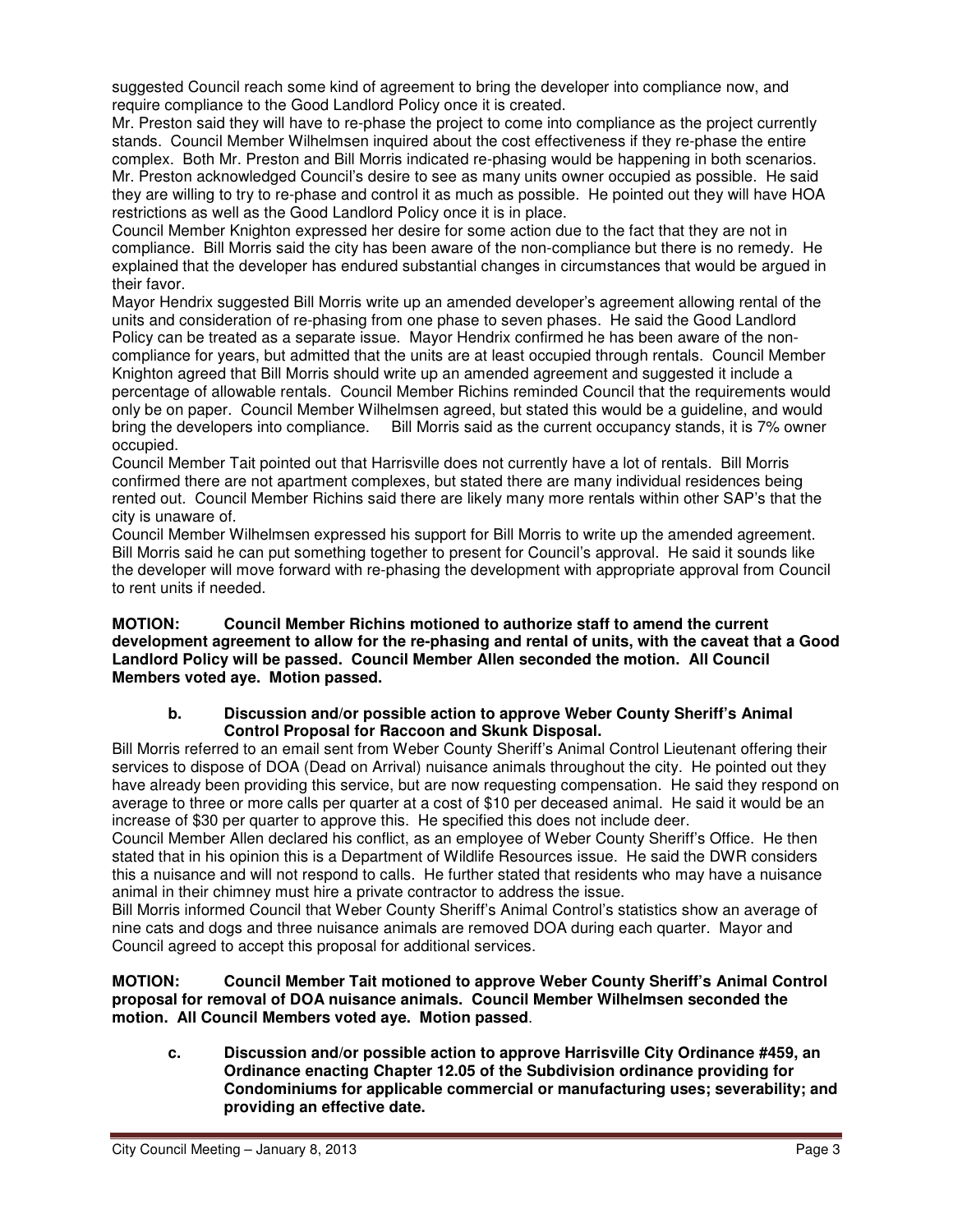Bill Morris explained this ordinance allows individual ownership of space in the commercial and manufacturing zones under a condominium concept rather than only the option to lease space. The ordinance includes a HOA in accordance with Utah Code. Sean Harts' property, including existing buildings, will be the first in the city to consider under this concept. This concept will not apply to residential zones. Council Member Knighton asked about regulations. Mr. Morris explained the state has very specific regulations regarding Commercial and Manufacturing Condominiums and our ordinance references these regulations.

Bill Morris explained the requirements included in the ordinance. He said Mr. Hart will be required to provide a condominium declaration that follows the state regulations. He pointed out Mr. Harts' property is already established, but if a new development is proposed it would have to follow some construction regulations. Ken Martin will inspect any new developments by applying the building code regulations, as this concept would not be required to follow the public works standards.

Mayor Hendrix pointed out a clerical error to correct the date of the meeting and also the definitions section of the proposed ordinance.

**MOTION: Council Member Wilhelmsen motioned to approve Harrisville City Ordinance #459, an ordinance enacting Chapter 12.05 of the Subdivision ordinance providing for Condominiums for applicable commercial or manufacturing uses; severability; and providing an effective date including the clerical changes. Council Member Tait seconded the motion. Council Member Knighton asked if there is a required agreement with the city, like with the residential HOA's. Bill Morris said the condo declaration will include the HOA organization. All Council Members voted aye.** 

**A Roll call vote was taken.** 

| <b>Council Member Allen</b>      | Yes |
|----------------------------------|-----|
| <b>Council Member Richins</b>    | Yes |
| <b>Council Member Knighton</b>   | Yes |
| <b>Council Member Tait</b>       | Yes |
| <b>Council Member Wilhelmsen</b> | Yes |

## **Motion passed 5-0.**

## **d. Discussion and/or possible action to approve Mayor's Appointment to Planning Commission.**

Mayor Hendrix recommended approval for Commissioner Edward Saunders to be appointed for a five year term and Commissioner Tyler Malmrose for a four year term.

**MOTION: Council Member Allen motioned to approve the appointments of Commissioners Saunders and Malmrose. Council Member Tait seconded the motion. All Council Members vote aye. Motion passed.** 

## **5. Public Comments.**

No public comments were offered.

## **6. Mayor/Council Follow-up.**

**a.** Council assignments for 2013

Mayor Hendrix said he is planning a retreat the end of February to provide necessary training for Council Members, and will present his flow chart of Council responsibilities at that time. He appointed Council Member Knighton to be chairperson for Heritage Days 2013 with assistance from Council Members Allen and Tait. He said Council will likely use this training in place of the regularly scheduled Council meeting the end of February.

Council Member Richins reported the Youth City Council is planning to attend the legislature day at the state capital. Mayor Hendrix thanked Council Members Richins and Allen for their efforts with the youth city council.